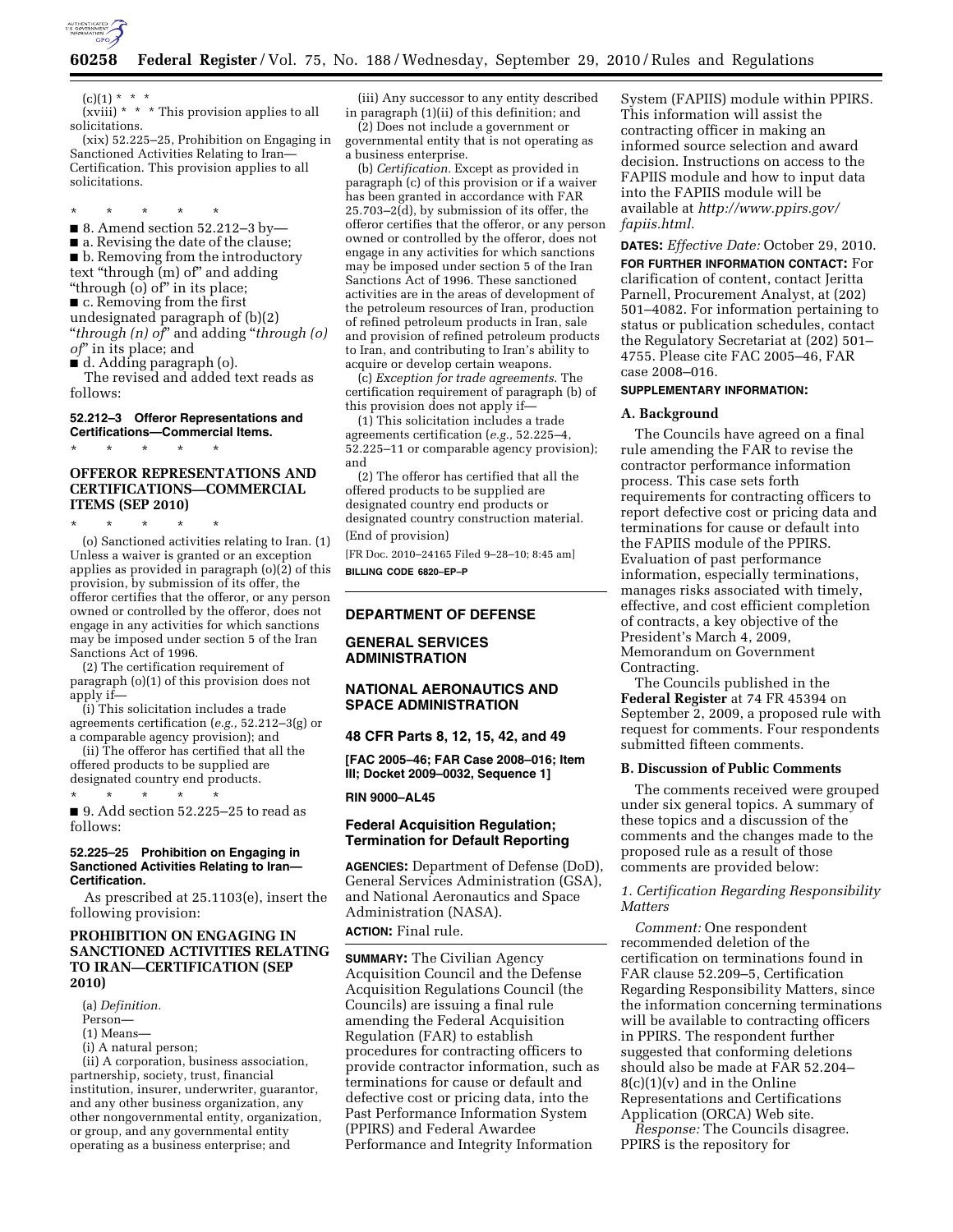determinations made by contracting officers. PPIRS is not a repository for certifications made by contractors when certifications are required. Executive order 12689 requires the inclusion of the certification at FAR 52.209–5. FAR 9.105–1 also requires contracting officers to consider contractor certifications in making a contractor determination of responsibility.

## *2. Contractor Rebuttal*

*Comment:* Two of the four respondents submitted comments requesting that the contractor be given an opportunity to post rebutting statements and additional information into PPIRS and this information be retained as long as the fundamental information is retained in PPIRS.

*Response:* When termination records are posted in the FAPIIS module of PPIRS, contractors will have an opportunity to provide additional information as required by section 872 of the Duncan Hunter National Defense Authorization Act of 2009 (Pub. L. 110– 417). This process should not be confused with the rebuttal process for past performance information as specified in FAR 42.1503(b).

#### *3. Defective Pricing Information*

*Comment:* One respondent submitted two separate comments suggesting that defective pricing information not be included in PPIRS.

*Response:* The Councils disagree. The Councils believe that defective cost or pricing data is relevant to other contractor performance information to be considered when evaluating contractor's performance for award of contracts. However, the Councils did clarify in FAR 15.407–1(d) and 42.1503(f) that the contracting officer shall report only the final determination.

#### *4. Relevance and Currency*

*Comment:* One respondent submitted two separate comments on relevance and currency. One comment stated that the FAR does not provide any guidance with respect to relevance when determining the relevance and currency of any termination for cause or default information in PPIRS. The second comment suggested that the rule explain how the contracting officer will evaluate defective pricing information recorded in PPIRS.

*Response:* The Councils disagree with revising the rule. Relevancy is specific to the instant contract and based on the circumstances of contract performance. Contracting officers are responsible for making a determination of the relevancy of the information. The Councils will

work with the Federal Acquisition Institute and the Defense Acquisition University to develop guidance and training for contracting officials on the proper use of the reported information.

## *5. Removal of Detrimental Information*

*Comment:* Two respondents submitted comments concerning removal of detrimental information from PPIRS. One comment suggested that the Government remove unfavorable information from PPIRS should it no longer be valid. For example, when terminations for cause or default are converted to termination for convenience or withdrawn the contracting officer should remove from PPIRS any reference to the termination for default. The respondent recommended changing the language at FAR 8.406–8 and 12.403.

*Response:* The Councils disagree that a change to the rule is necessary. The language at FAR 8.406–4(e), 12.403(c)(4), 15.407–1, and 49.402–8 states that the contracting officer shall report a subsequent withdrawal or a conversion to a termination for convenience in accordance with FAR 42.1503(f).

*Comment:* Another respondent suggested the Government should be held to the same high standard of record keeping as no system is infallible. Determination of malice and intent should be made before contract termination occurs. Follow-up systems should be in place to make sure that when an error occurs and is corrected that the Government does hold up its side of the bargain and remove detrimental information.

*Response:* Comment noted. Throughout the revised coverage, language was added that in the event a termination for cause is subsequently converted to a termination for convenience, or otherwise withdrawn, the contracting officer shall ensure that a notice of the conversion or withdrawal is reported in accordance with FAR 42.1503(f).

## *6. Timing of Posting of Defective Pricing Information*

Five comments were received from two respondents regarding the timing and posting of defective pricing information.

*Comment:* The respondents believe that it is not clear that the intent of this language is to post this information before or after a defective pricing case has been resolved.

*Response:* The Councils agree. Language was clarified at FAR 15.407– 1 to add the word "final" before determination in the coverage. In

addition, a requirement was added to update PPIRS.

*Comment:* One respondent expressed concern that posting within 10 days is not likely to happen.

*Response:* The Councils disagree. There were no objections to the 10-day timeframe made by the agencies during the proposed rule comment period. The 10-day timeframe was changed to 3 working days to be synonymous with the requirements of FAPIIS.

Summary of Major Changes to the Proposed Rule

• New coverage at FAR 8.406–8 was moved to FAR 8.406–4(e).

• Language was clarified at FAR 15.407–1 to add ''contracting officer's final" before "determination" in the coverage. A requirement was added to update PPIRS.

• In FAR 42.1503, the 10-day timeframe was changed to 3 working days to be synonymous with the requirements of FAPIIS. Language was clarified on what a "conversion" is. Language was added to address agency focal points.

This is a significant regulatory action and, therefore, was subject to review under section 6(b) of Executive Order 12866, Regulatory Planning and Review, dated September 30, 1993. This rule is not a major rule under 5 U.S.C. 804.

## **B. Regulatory Flexibility Act**

The Department of Defense, the General Services Administration, and the National Aeronautics and Space Administration certify that this final rule will not have a significant economic impact on a substantial number of small entities within the meaning of the Regulatory Flexibility Act, 5 U.S.C. 601, *et seq.,* because the rule does not impose any additional requirements on small entities. The collection and reporting of past performance information is an internal process to the Government. The rule merely puts into effect the internal requirement that contracting officers report defective cost or pricing data and terminations for cause or default into PPIRS.

#### **C. Paperwork Reduction Act**

The Paperwork Reduction Act does not apply because the changes to the FAR do not impose information collection requirements that require the approval of the Office of Management and Budget under 44 U.S.C. chapter 35, *et seq.* 

## **List of Subjects in 48 CFR Parts 8, 12, 15, 42, and 49**

Government procurement.